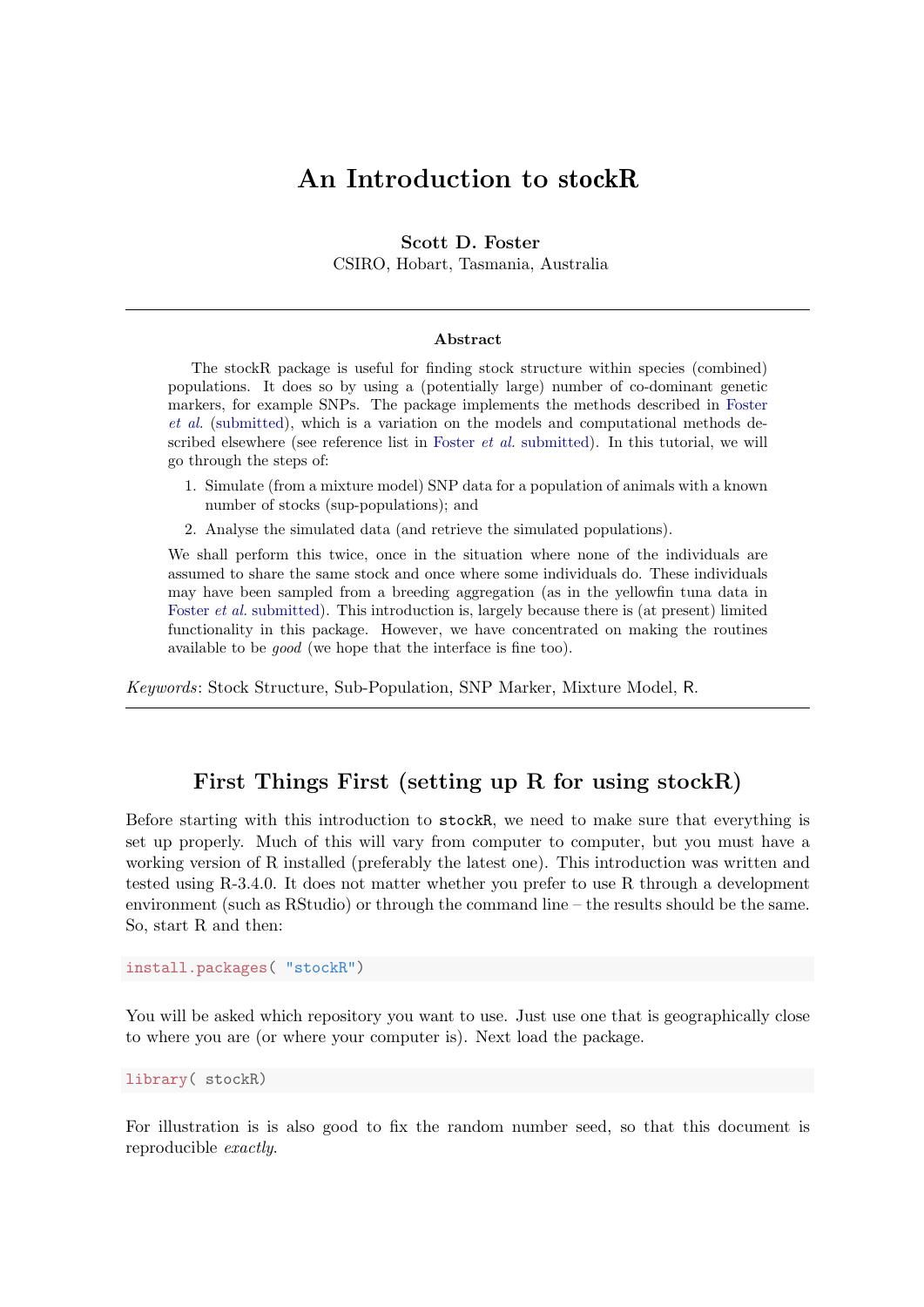set.seed(747) #a 747 is a big plane

Now, we are good to go with the rest of the introduction.

### Simulating a Co-Dominant Genetic Marker Data set

Let's simulate a data set, using the mixture model in [Foster](#page-9-0) *et al.* [\(submitted,](#page-9-0) where the mathematical/technical treatment is also given). We shall simulate data from  $K = 3$  stocks, without any sampling groups. It is important to note that the current implementation does not allow for specified stock sizes – the expectation of a stock size is the number of sampling groups divided by the number of stocks.

```
#number of individuals
N < - 100#number of markers to measure on each of the individuals
M < -5000#number of sampling groups (same as number of individuals)
S \leftarrow N#number of stocks
K < -3#simulate the data
myData <- sim.stock.data( nAnimal=N, nSNP=M, nSampleGrps=N, K=K)
```
This produces a data matrix of dimensions  $(M \times N)$  so that the rows index the markers and the columns index the individuals. This data format is common to all functions within stockR. Although not highlighted here, it is possible to simulate datasets that have a limited number of informative markers – markers that are segregating between the stocks. Also, it is possible to alter the amount of separation between the stocks, but the default is demonstrated here (see [Foster](#page-9-0) *et al.* [submitted,](#page-9-0) for details and parameterisation).

We have now simulated data, so lets have a look at the contents of the data. Basically, the object myData is a matrix with the number of columns equal to the number of individuals and the number of rows equal to the number of loci (in this case it is a  $5000 \times 100$  matrix). This object has a number of attributes though. These correspond to the stocks that each individual belongs to, as well as their sampling group. Ordering is the same as in the matrix of data too. Let's have a look at the data with code.

```
#the dimensions of the data
dim( myData)
[1] 5000 100
#the number of fish
ncol( myData)
[1] 100
```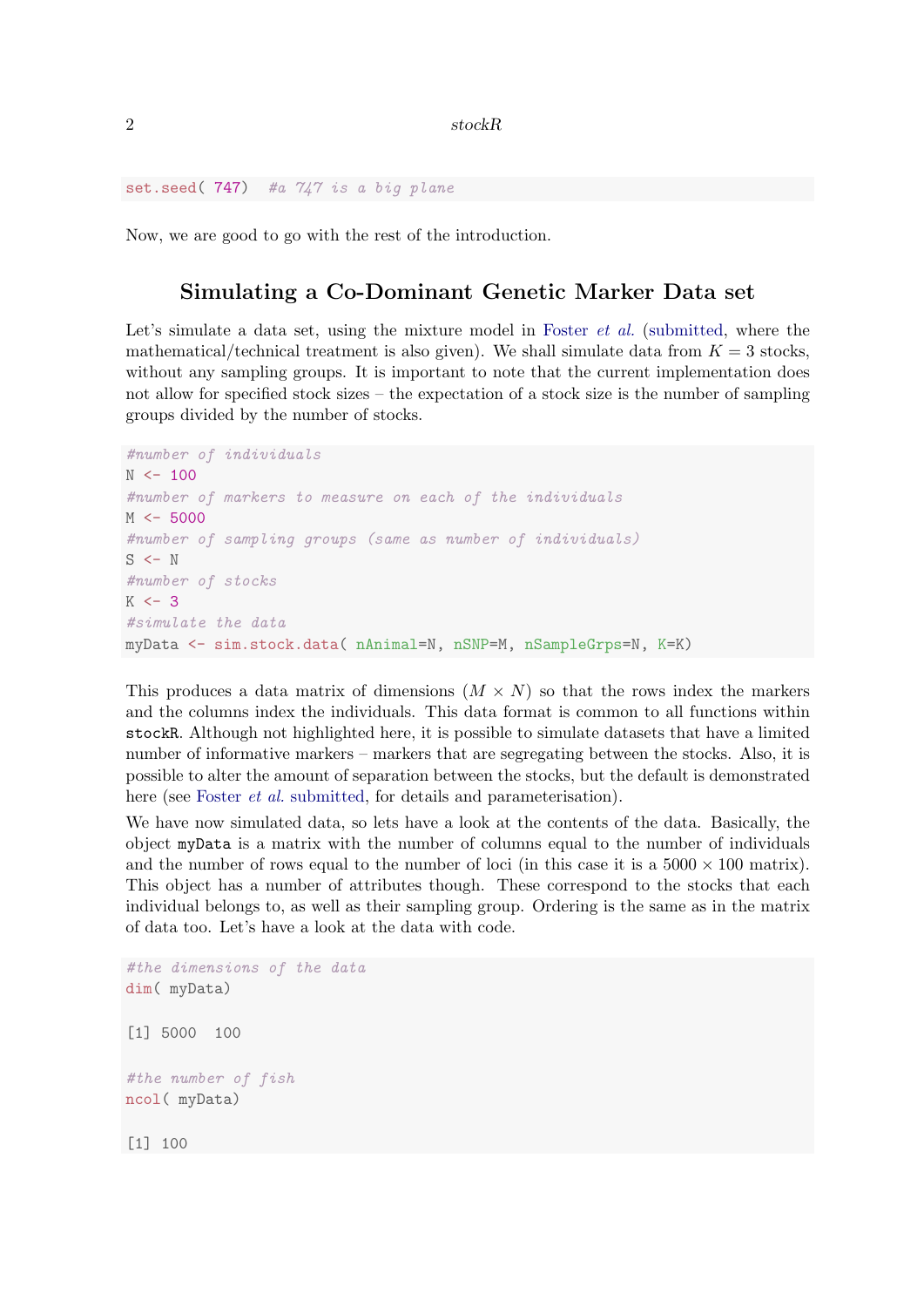```
#the number of markers
nrow( myData)
[1] 5000
#summary of the stock sizes
table( attributes( myData)$grps)
 1 2 3
20 77 3
#the individuals are ordered by stock membership
attributes( myData)$grps
  [1] 1 1 1 1 1 1 1 1 1 1 1 1 1 1 1 1 1 1 1 1 2 2 2 2 2 2 2 2 2 2 2 2 2 2 2
 [36] 2 2 2 2 2 2 2 2 2 2 2 2 2 2 2 2 2 2 2 2 2 2 2 2 2 2 2 2 2 2 2 2 2 2 2
 [71] 2 2 2 2 2 2 2 2 2 2 2 2 2 2 2 2 2 2 2 2 2 2 2 2 2 2 2 3 3 3
#in this case the third stock is under-represented in the entire data set. On
#average, there will be equal numbers though.
```
The data themselves represent the number of copies of one of the alleles that each fish carries at each loci. Which allele is arbitrary, it could be (for example) SNP or reference. For exposition, let's call the two alleles A and B, and we shall store the data in terms of allele A. That is a 0 means zero copies (homozygous – BB), a 1 is heterozygous (AB and BA), and a 2 means 2 copies (homozygous – AA).

```
#a quick look at the data -- first 5 markers and 3 individuals
myData[1:5,1:3]
    [,1] [,2] [,3][1,] 0 1 0
[2,] 0 0 0[3,] 2 2 2[4,] 1 1 2
[5,] 1 1 1
#so, all individuals have two allele copies (homozygous) for the third loci
#the second fish is heterozygous for the allele at the first loci.
#and so on.
```
# Finding Stocks In Simulated Data

The simulated data is designed to match the input requirements for the stock identification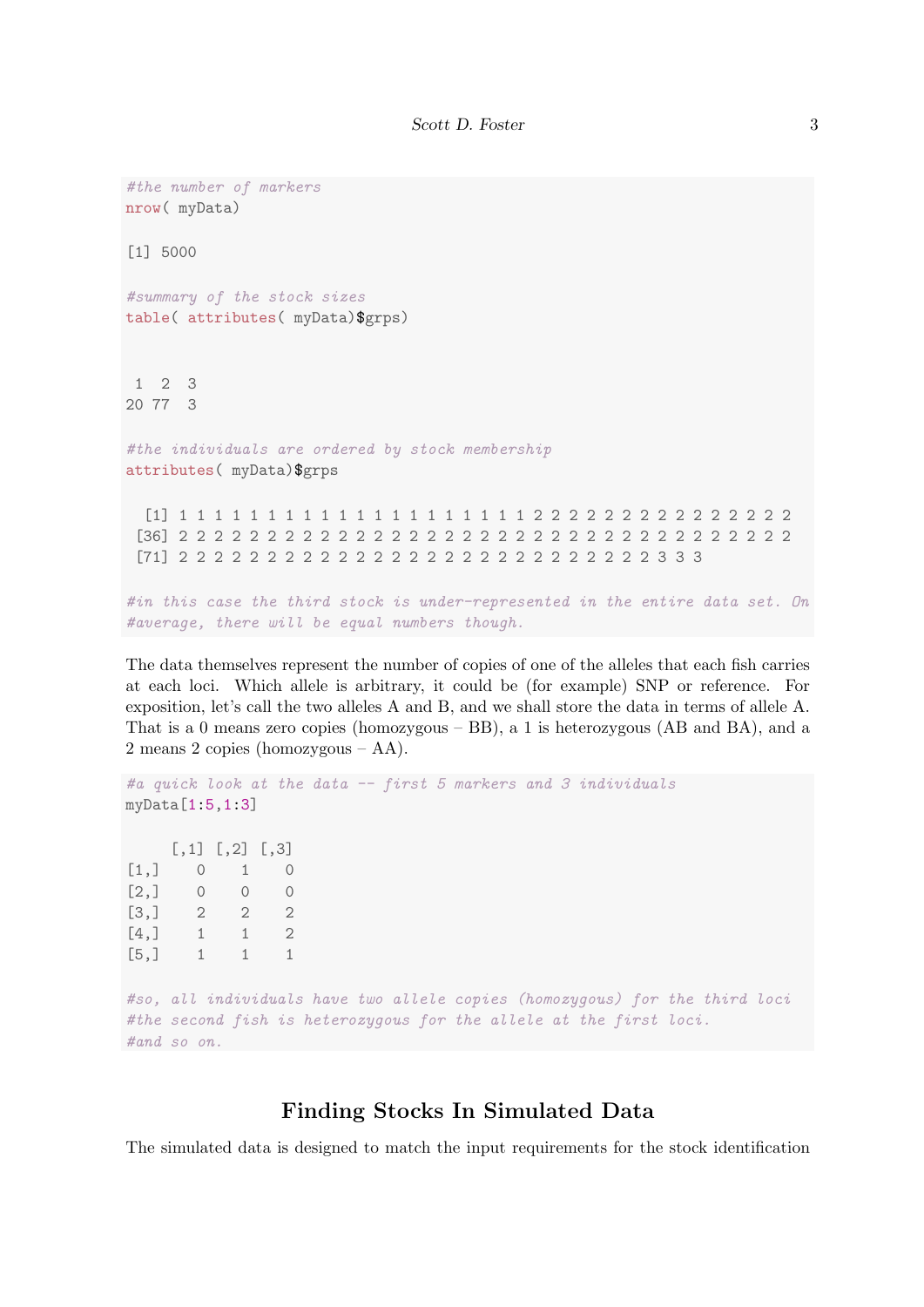#### 4 stockR

function. For any real data set, there may have to be slightly more manipulation of the data. The key features of the input data is that: 1) it has as many rows as there are markers; 2) there are as many columns as individuals; 3) it is numeric (not a factor); 4) NAs are OK (they are ignored in grouping); and 5) the coding of data is by number of allele copies. The attributes of the simulated data (sample groups and stock membership) are not required to be present – although sample groups do need to be specified as their own function argument. Let's have a look at some code to find stocks:

```
#find the stocks in the data
stocks <- stockSTRUCTURE(myData, K=3) #K-EM estimation is default
#the (posterior) membership probability to each stock
stocks$postProb #shows high discrimination, which could be erroneous (bootstrap soon)
```

|                 | $Pop_1$        | $Pop_2$      | $Pop_3$        |
|-----------------|----------------|--------------|----------------|
| $\mathbf 1$     | $\mathbf 1$    | $\circ$      | $\circ$        |
| $\overline{2}$  | $\mathbf 1$    | $\circ$      | $\circ$        |
| 3               | $\mathbf 1$    | $\circ$      | $\circ$        |
| $\overline{4}$  | $\mathbf 1$    | $\circ$      | $\circ$        |
| 5               | $\mathbf 1$    | $\circ$      | $\circ$        |
| 6               | $\mathbf 1$    | $\circ$      | $\circ$        |
| $\overline{7}$  | $\mathbf 1$    | $\circ$      | $\circ$        |
| 8               | $\mathbf{1}$   | $\circ$      | $\circ$        |
| 9               | $\mathbf 1$    | $\circ$      | $\circ$        |
| 10              | $\mathbf 1$    | $\circ$      | $\circ$        |
| 11              | $\mathbf 1$    | $\circ$      | $\overline{O}$ |
| 12              | $\mathbf{1}$   | $\circ$      | $\circ$        |
| 13              | $\mathbf{1}$   | $\circ$      | $\circ$        |
| 14              | $\mathbf 1$    | $\circ$      | $\circ$        |
| 15              | $\mathbf 1$    | $\circ$      | $\circ$        |
| 16              | $\mathbf{1}$   | $\circ$      | $\overline{O}$ |
| 17              | $\mathbf{1}$   | $\circ$      | $\circ$        |
| 18              | $\mathbf{1}$   | $\circ$      | $\circ$        |
| 19              | $\mathbf 1$    | $\circ$      | $\circ$        |
| 20              | $\mathbf 1$    | $\circ$      | $\circ$        |
| 21              | $\overline{O}$ | $\mathbf 1$  | $\circ$        |
| $\overline{22}$ | $\circ$        | $\mathbf{1}$ | $\circ$        |
| 23              | $\circ$        | $\mathbf 1$  | $\circ$        |
| 24              | $\circ$        | $\mathbf 1$  | $\circ$        |
| 25              | $\circ$        | $\mathbf 1$  | $\circ$        |
| 26              | $\circ$        | $\mathbf 1$  | $\circ$        |
| 27              | $\circ$        | $\mathbf 1$  | $\circ$        |
| 28              | $\circ$        | $\mathbf 1$  | $\circ$        |
| 29              | $\circ$        | $\mathbf{1}$ | $\circ$        |
| 30              | $\circ$        | $\mathbf 1$  | $\circ$        |
| 31              | $\overline{O}$ | $\mathbf 1$  | $\overline{0}$ |
| 32              | $\overline{O}$ | $\mathbf 1$  | $\circ$        |
| 33              | $\overline{O}$ | $\mathbf 1$  | $\overline{O}$ |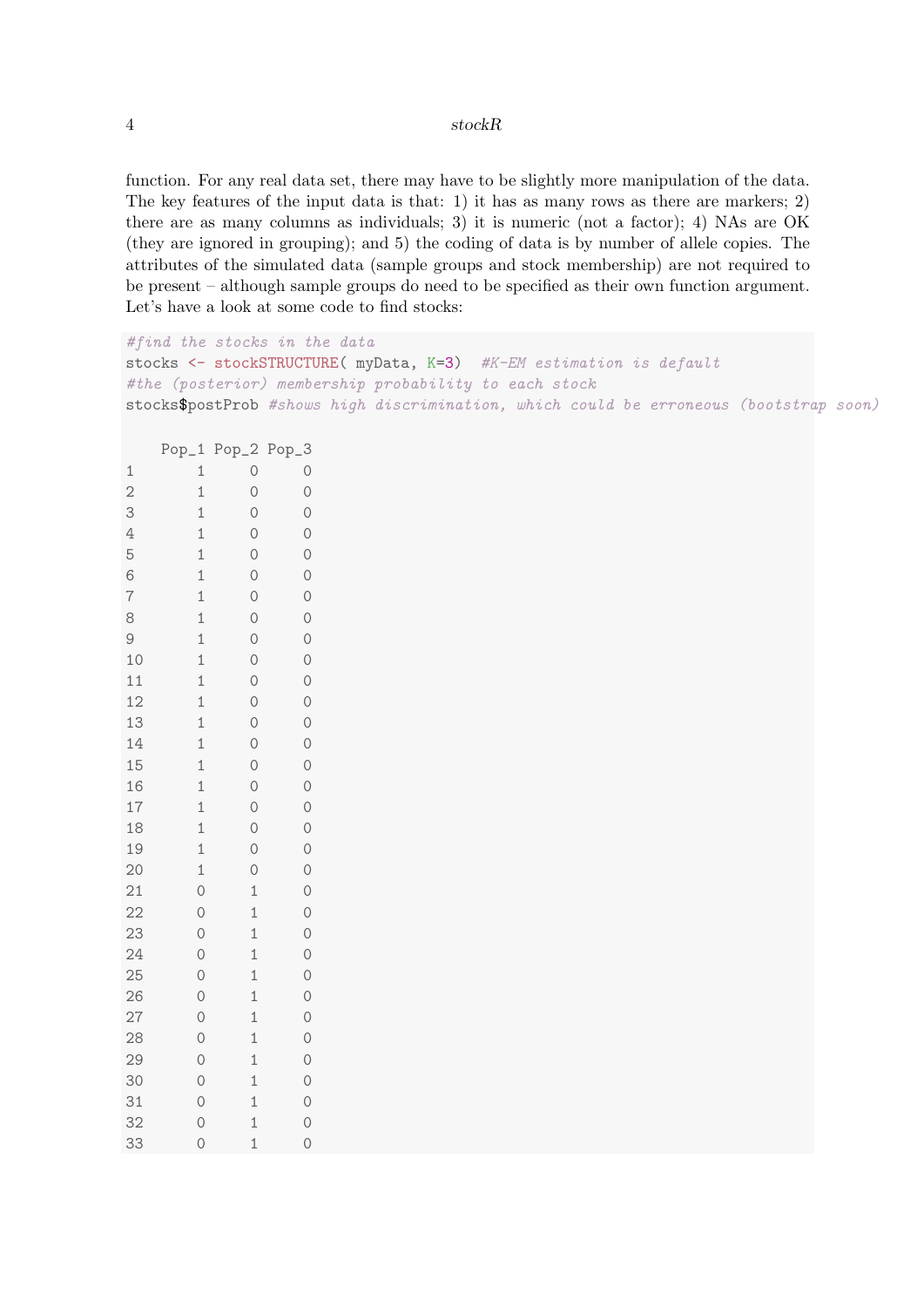| 34 | $\circ$        | $\mathbf{1}$ | $\circ$        |
|----|----------------|--------------|----------------|
| 35 | $\circ$        | $\mathbf{1}$ | $\circ$        |
| 36 | $\circ$        | $\mathbf 1$  | $\circ$        |
| 37 | $\circ$        | $\mathbf 1$  | $\circ$        |
| 38 | $\circ$        | $\mathbf 1$  | $\circ$        |
| 39 | $\circ$        | $\mathbf{1}$ | $\circ$        |
| 40 | $\circ$        | $\mathbf 1$  | $\circ$        |
| 41 | $\circ$        | $\mathbf 1$  | $\circ$        |
| 42 | $\circ$        | $\mathbf 1$  | $\circ$        |
| 43 | $\overline{0}$ | $\mathbf 1$  | $\circ$        |
| 44 | $\circ$        | $\mathbf 1$  | $\circ$        |
| 45 | $\circ$        | $\mathbf{1}$ | $\circ$        |
| 46 | $\circ$        | $\mathbf{1}$ | $\circ$        |
| 47 | $\circ$        | $\mathbf{1}$ | $\circ$        |
| 48 | $\circ$        | $\mathbf{1}$ | $\circ$        |
| 49 | $\circ$        | $\mathbf 1$  | $\circ$        |
| 50 | $\circ$        | $\mathbf 1$  | $\circ$        |
| 51 | $\circ$        | $\mathbf 1$  | $\circ$        |
| 52 | $\circ$        | $\mathbf 1$  | $\circ$        |
| 53 | $\circ$        | $\mathbf{1}$ | $\circ$        |
| 54 | $\circ$        | $\mathbf{1}$ | $\circ$        |
| 55 | $\circ$        | $\mathbf 1$  | $\circ$        |
| 56 | $\circ$        | $\mathbf{1}$ | $\circ$        |
| 57 | $\circ$        | $\mathbf 1$  | $\circ$        |
| 58 | $\circ$        | $\mathbf 1$  | $\circ$        |
| 59 | $\circ$        | $\mathbf 1$  | $\circ$        |
| 60 | $\circ$        | $\mathbf 1$  | $\circ$        |
| 61 | $\circ$        | $\mathbf{1}$ | $\circ$        |
| 62 | $\circ$        | $\mathbf{1}$ | $\circ$        |
| 63 | $\circ$        | $\mathbf 1$  | $\circ$        |
| 64 | $\circ$        | $\mathbf 1$  | $\circ$        |
| 65 | $\circ$        | $\mathbf 1$  | $\circ$        |
| 66 | $\overline{0}$ | $\mathbf{1}$ | $\overline{O}$ |
| 67 | $\circ$        | $\mathbf{1}$ | $\circ$        |
| 68 | $\circ$        | $\mathbf{1}$ | $\circ$        |
| 69 | $\circ$        | $\mathbf{1}$ | $\circ$        |
| 70 | $\circ$        | $\mathbf 1$  | $\circ$        |
| 71 | $\circ$        | $\mathbf 1$  | $\circ$        |
| 72 | $\circ$        | $\mathbf{1}$ | $\circ$        |
| 73 | $\circ$        | $\mathbf{1}$ | $\circ$        |
| 74 | $\circ$        | $\mathbf{1}$ | $\circ$        |
| 75 | $\circ$        | $\mathbf 1$  | $\circ$        |
| 76 | $\circ$        | $\mathbf 1$  | $\circ$        |
| 77 | $\circ$        | $\mathbf 1$  | $\circ$        |
| 78 | $\circ$        | $\mathbf 1$  | $\circ$        |
| 79 | $\circ$        | $\mathbf 1$  | $\overline{O}$ |
|    |                |              |                |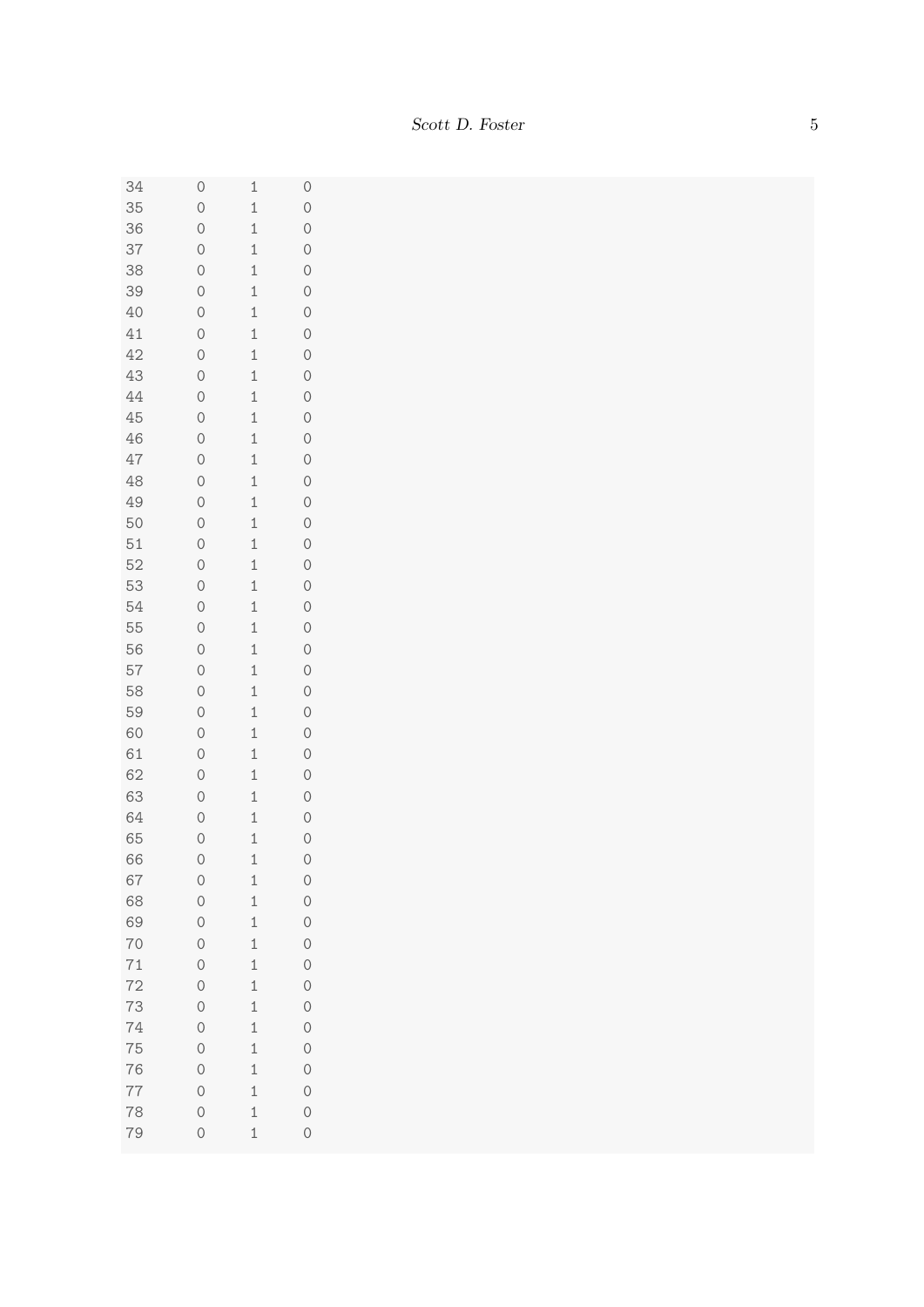| 80  | $\circ$                                                      | 1                 | $\circ$                                      |                                                                                                                                                                                                                                                                                                                                                                                                                                                                                                                                                                                                                                                                                                           |  |  |  |  |
|-----|--------------------------------------------------------------|-------------------|----------------------------------------------|-----------------------------------------------------------------------------------------------------------------------------------------------------------------------------------------------------------------------------------------------------------------------------------------------------------------------------------------------------------------------------------------------------------------------------------------------------------------------------------------------------------------------------------------------------------------------------------------------------------------------------------------------------------------------------------------------------------|--|--|--|--|
| 81  | $\circ$                                                      | 1                 | $\circ$                                      |                                                                                                                                                                                                                                                                                                                                                                                                                                                                                                                                                                                                                                                                                                           |  |  |  |  |
| 82  | $\circ$                                                      | 1                 | $\circ$                                      |                                                                                                                                                                                                                                                                                                                                                                                                                                                                                                                                                                                                                                                                                                           |  |  |  |  |
| 83  | $\circ$                                                      | 1                 | $\circ$                                      |                                                                                                                                                                                                                                                                                                                                                                                                                                                                                                                                                                                                                                                                                                           |  |  |  |  |
| 84  | $\circ$                                                      | 1                 | $\theta$                                     |                                                                                                                                                                                                                                                                                                                                                                                                                                                                                                                                                                                                                                                                                                           |  |  |  |  |
| 85  | $\circ$                                                      | 1                 | $\theta$                                     |                                                                                                                                                                                                                                                                                                                                                                                                                                                                                                                                                                                                                                                                                                           |  |  |  |  |
| 86  | $\circ$                                                      | 1                 | $\circ$                                      |                                                                                                                                                                                                                                                                                                                                                                                                                                                                                                                                                                                                                                                                                                           |  |  |  |  |
| 87  | $\circ$                                                      | $\mathbf{1}$      | $\circ$                                      |                                                                                                                                                                                                                                                                                                                                                                                                                                                                                                                                                                                                                                                                                                           |  |  |  |  |
| 88  | $\circ$                                                      | $\mathbf{1}$      | $\circ$                                      |                                                                                                                                                                                                                                                                                                                                                                                                                                                                                                                                                                                                                                                                                                           |  |  |  |  |
| 89  | $\circ$                                                      | 1                 | $\theta$                                     |                                                                                                                                                                                                                                                                                                                                                                                                                                                                                                                                                                                                                                                                                                           |  |  |  |  |
| 90  | $\circledcirc$                                               | 1                 | $\circ$                                      |                                                                                                                                                                                                                                                                                                                                                                                                                                                                                                                                                                                                                                                                                                           |  |  |  |  |
| 91  | $\circ$                                                      | 1                 | $\circ$                                      |                                                                                                                                                                                                                                                                                                                                                                                                                                                                                                                                                                                                                                                                                                           |  |  |  |  |
| 92  | $\circ$                                                      | $\mathbf{1}$      | $\circ$                                      |                                                                                                                                                                                                                                                                                                                                                                                                                                                                                                                                                                                                                                                                                                           |  |  |  |  |
| 93  | $\circ$                                                      | 1                 | $\circ$                                      |                                                                                                                                                                                                                                                                                                                                                                                                                                                                                                                                                                                                                                                                                                           |  |  |  |  |
| 94  | $\circ$                                                      | $\mathbf{1}$      | $\circ$                                      |                                                                                                                                                                                                                                                                                                                                                                                                                                                                                                                                                                                                                                                                                                           |  |  |  |  |
| 95  | $\circ$                                                      | $\mathbf{1}$      | $\circ$                                      |                                                                                                                                                                                                                                                                                                                                                                                                                                                                                                                                                                                                                                                                                                           |  |  |  |  |
| 96  | $\circ$                                                      | $\mathbf{1}$      | $\theta$                                     |                                                                                                                                                                                                                                                                                                                                                                                                                                                                                                                                                                                                                                                                                                           |  |  |  |  |
| 97  | $\circ$                                                      | $\mathbf{1}$      | $\theta$                                     |                                                                                                                                                                                                                                                                                                                                                                                                                                                                                                                                                                                                                                                                                                           |  |  |  |  |
| 98  | $\circ$                                                      | $\circ$           | 1                                            |                                                                                                                                                                                                                                                                                                                                                                                                                                                                                                                                                                                                                                                                                                           |  |  |  |  |
| 99  | $\circ$                                                      | $\circ$           | 1                                            |                                                                                                                                                                                                                                                                                                                                                                                                                                                                                                                                                                                                                                                                                                           |  |  |  |  |
| 100 | $\circ$                                                      | 0                 | 1                                            |                                                                                                                                                                                                                                                                                                                                                                                                                                                                                                                                                                                                                                                                                                           |  |  |  |  |
|     | tervals and the median<br>#e.g. for the 99th individual      |                   |                                              | #hard classificaiton of individuals to stocks<br>stocks\$hardClass <- apply( stocks\$postProb, 1, which.max)<br>#Bootstrap to see about uncertainty in assignment<br>#for serious applications many more than B=25 will be needed.<br>#only 2 cores used to pass CRAN's arbitrary checks<br>stocks\$boot <- stockBOOT( stocks, B=25, mc.cores=2)<br>#Assignment accounting for uncertainty.<br>#Could also look at other model quantities (e.g. allele frequencties)<br>stocks\$uncertClass <- apply(stocks\$boot\$postProbs, 1:2, quantile, probs=c(0.05,0.5,0.95))<br>#careful inspection of this object will give the lower and upper 90% confidence in-<br>print(round(stocks\$uncertClass[,99,], 3)) |  |  |  |  |
|     | Pop_1 Pop_2 Pop_3<br>$5\%$ 0.000<br>50% 0.000 0<br>95% 0.134 | 0<br>$\mathbf{1}$ | $\theta$<br>$\overline{1}$<br>$\overline{1}$ |                                                                                                                                                                                                                                                                                                                                                                                                                                                                                                                                                                                                                                                                                                           |  |  |  |  |
|     |                                                              |                   |                                              | #showing that there is some uncertainty about which stock this indivudal belongs to.                                                                                                                                                                                                                                                                                                                                                                                                                                                                                                                                                                                                                      |  |  |  |  |

There are a bunch of other output data in the stocks object. These either relate to the input data, the arguments used, or to potentially useful quantities (such as mean allele frequencies within each stock).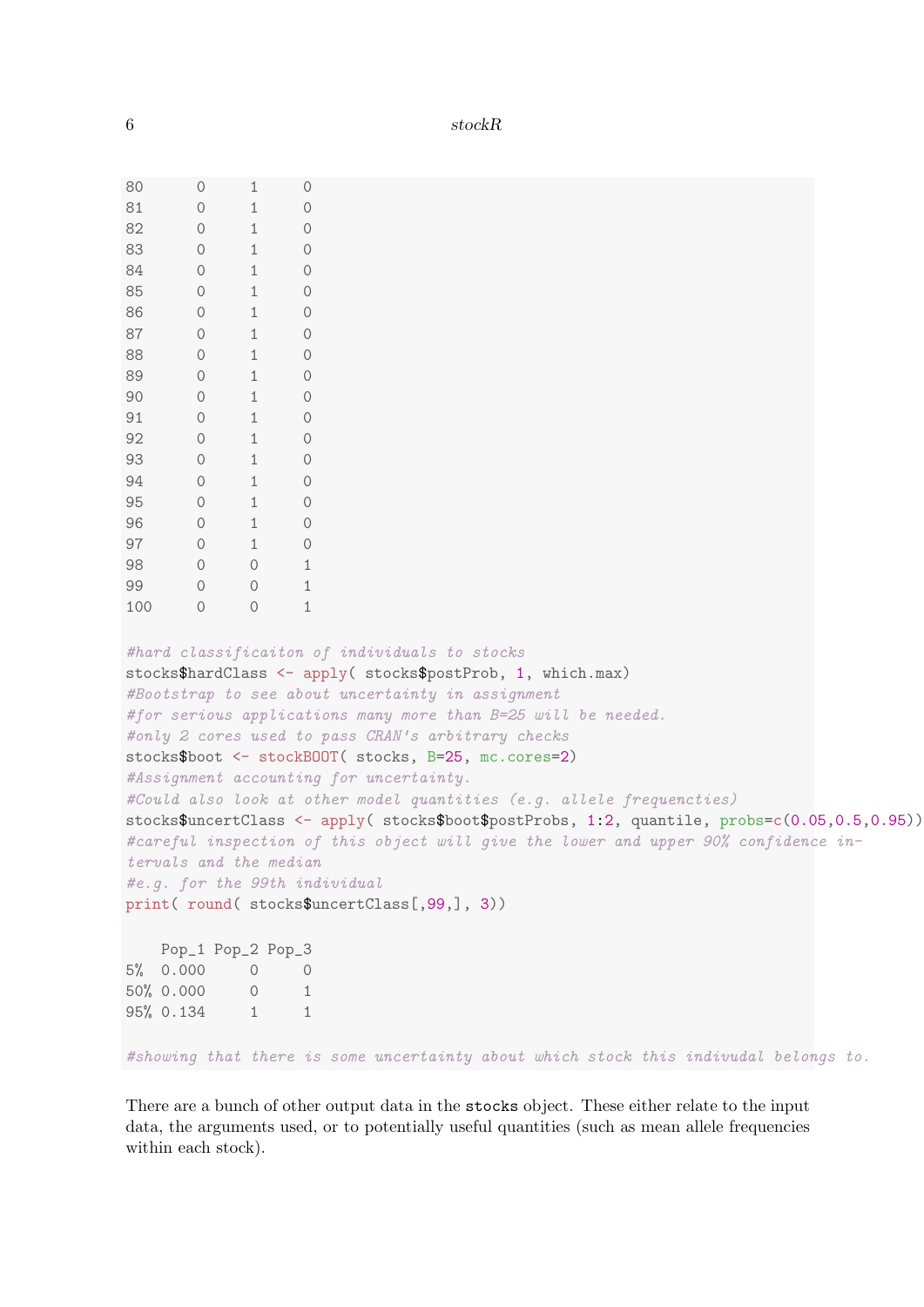For these data, the stocks were reliably found. Care should be exerted though as there is no effort given to trying to account for label-switching of output (so estimated stock 1 may actually correspond to simulated stock 3, for example). The last lines of code assess the uncertainty in the assignment of the stock assignment. This is done by bootstrap methods (see [Foster](#page-9-0) et al. [submitted\)](#page-9-0), and in this case we find 90% confidence intervals as well as the median. Results for only the 99<sup>th</sup> individual are presented, which shows considerable variation – it is uncertain if this individual should be in the second or third stock.

The stockSTRUCTURE function has a number of different options for how the estimation of stock structure is performed. In most cases, the defaults should be reasonable but it is upon the user to make sure. Have a look at ?stockSTRUCTURE and at [Foster](#page-9-0) et al. [\(submitted\)](#page-9-0) for the different options and what they implement.

# Simulating and Finding Stocks with Sampling Groups

Code is now presented for simulating and analysing data with sampling groups, such as might arise from sampling a breeding aggregation. In this case, these samples are a priori known to come from the same stock and the analysis should assign all these fish to the same stock. See [Foster](#page-9-0) *et al.* [\(submitted\)](#page-9-0) for more details.

```
#number of sampling groups (same as number of individuals)
S <- 15 #there are now 15 sampling groups (100 individuals will be
       #distributed between them).
#number of stocks
K < -3#simulate the data
myData <- sim.stock.data( nAnimal=N, nSNP=M, nSampleGrps=S, K=K)
#find stocks in data
stocks <- stockSTRUCTURE(myData, K=3,
                      sample.grps=attributes(myData)$sampleGrps)
#once again, the stocks have been found (up to labelling)
#the simulated values
attributes( myData)$grps
 [1] 1 1 1 1 1 2 2 2 2 2 3 3 3 3 3
#the data-derived values (as hard clustered)
apply( stocks$postProbs, 1, which.max)
samp1 samp10 samp11 samp12 samp13 samp14 samp15 samp2 samp3 samp4
    3 3 3 3 3 2 2 2 2 2
samp5 samp6 samp7 samp8 samp9
    1 1 1 1 1
#Bootstrap to see about uncertainty in assignment
#for serious applications many more than B=25 will be needed.
#only 2 cores used to pass CRAN's arbitrary checks
```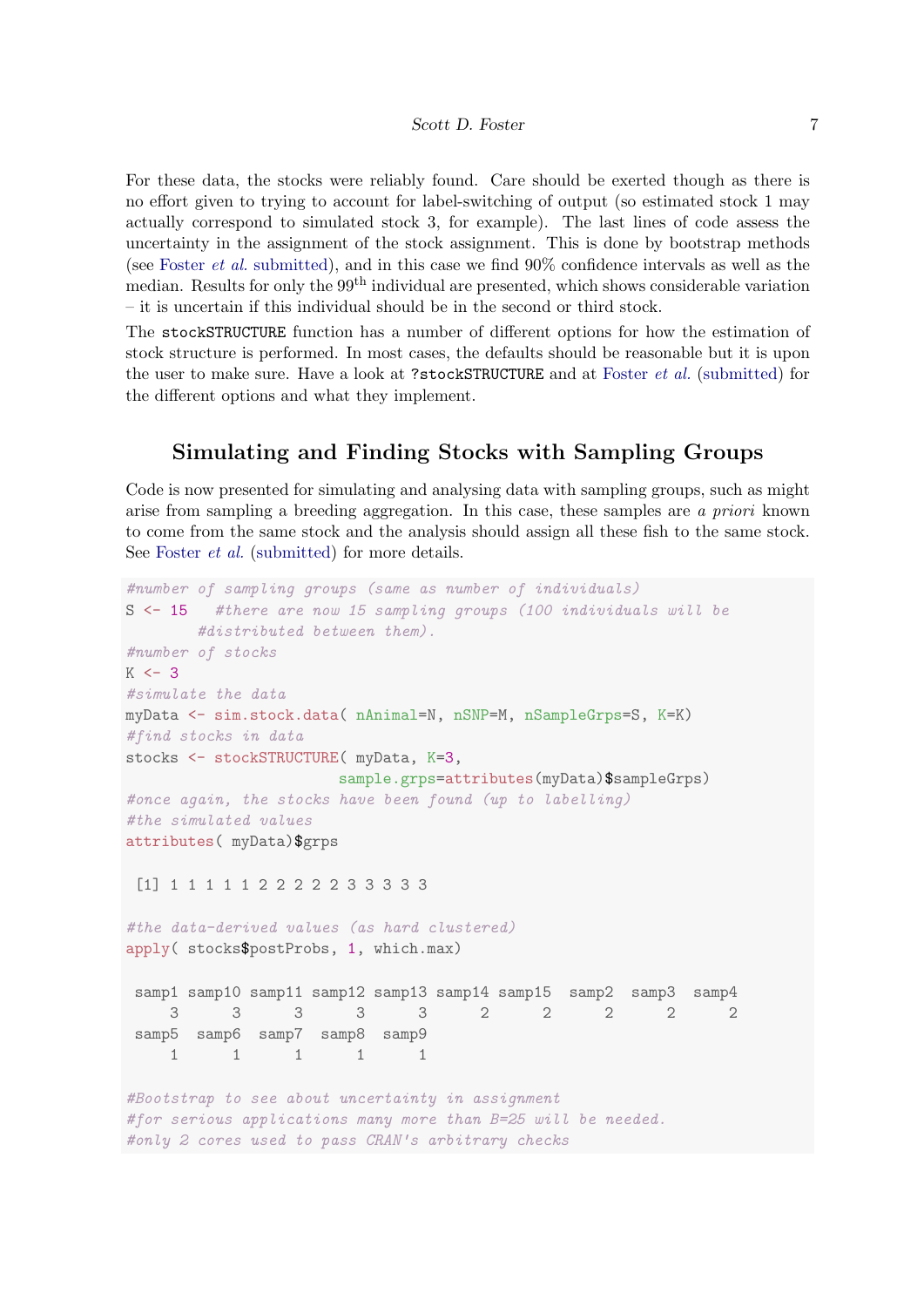#### 8 stockR

```
stocks$boot <- stockBOOT( stocks, B=25, mc.cores=2)
#Assignment accounting for uncertainty.
#Could also look at other model quantities (e.g. allele frequencties)
stocks$uncertClass <- apply( stocks$boot$postProbs, 1:2, quantile, probs=c(0.05,0.5,0.95))
#careful inspection of this object will give the lower and upper 90% confidence in-
tervals and the median
#e.g. for the 99th individual
print( round( stocks$uncertClass, 3))
, , Pop_1
  samp1 samp10 samp11 samp12 samp13 samp14 samp15 samp2 samp3 samp4
5% 0 0 0 0 0 0 0 0 0 0
50% 0 0 0 0 0 0 0 0 0 0
95% 0 0 0 0 0 0 0 0 0 0
samp5 samp6 samp7 samp8 samp9
5% 1 1 1 1 1
50% 1 1 1 1 1
95% 1 1 1 1 1
, , Pop_2
  samp1 samp10 samp11 samp12 samp13 samp14 samp15 samp2 samp3 samp4
5% 0 0 0 0 0 1 1 1 1 1
50% 0 0 0 0 0 0 1 1 1 1 1
95% 0 0 0 0 0 1 1 1 1 1
  samp5 samp6 samp7 samp8 samp9
5% 0 0 0 0 0
50% 0 0 0 0 0
95% 0 0 0 0 0
, , Pop_3
  samp1 samp10 samp11 samp12 samp13 samp14 samp15 samp2 samp3 samp4
5% 1 1 1 1 1 0 0 0 0 0
50% 1 1 1 1 1 0 0 0 0 0
95% 1 1 1 1 1 0 0 0 0 0
samp5 samp6 samp7 samp8 samp9
5% 0 0 0 0 0
50% 0 0 0 0 0
95% 0 0 0 0 0
#Showing that there is almost no uncertainty about which stock this indivudal be-
longs to.
#There is lots of information in this data, especially when genetic information be-
tween
```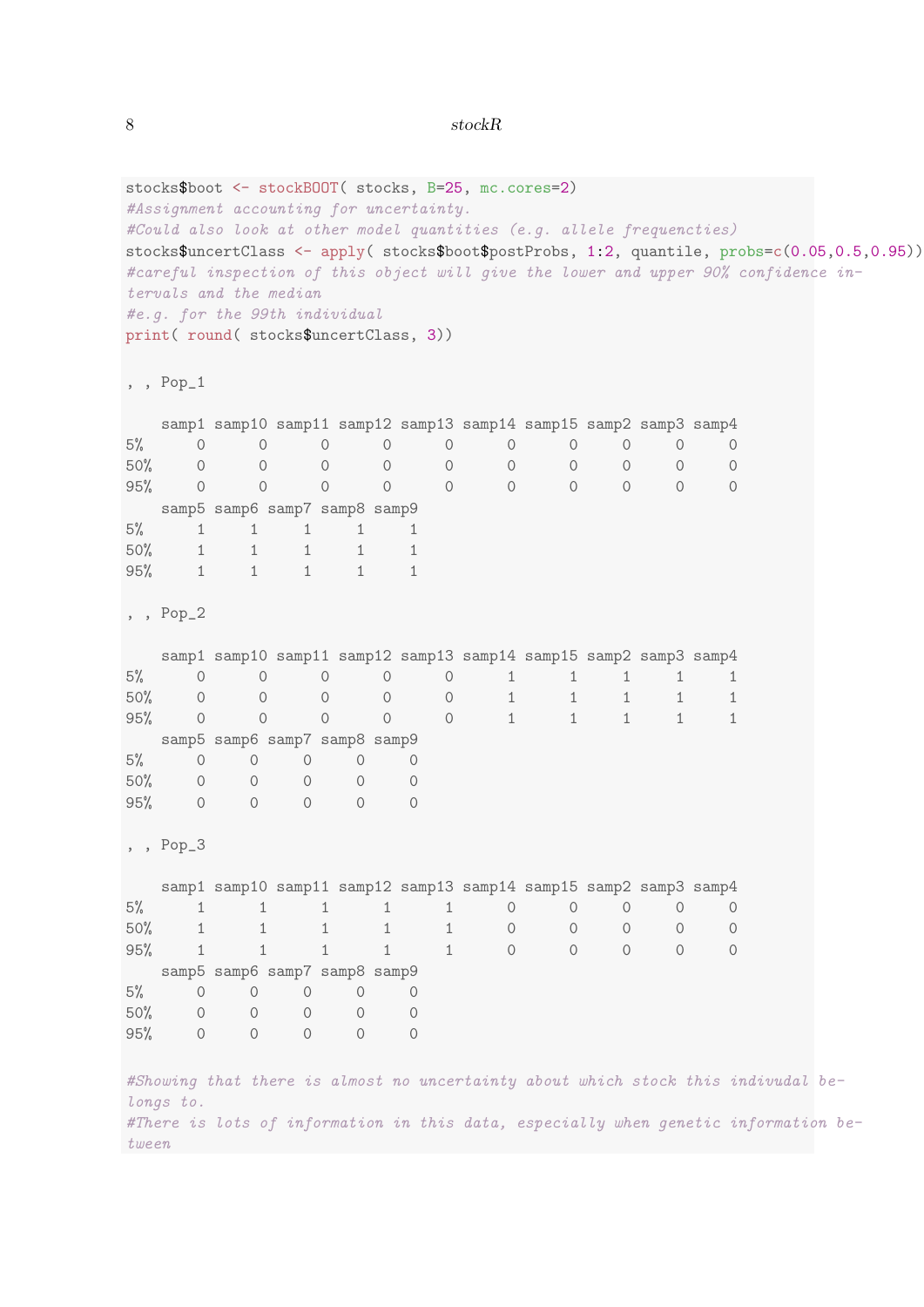#individuals in the same sampling group is utilised.

# Short Note on Missing Data

The simulated data above does not contain any missing marker scores, which will be ubiquitous in real data. However, stockR can handle missing data. It does so by assuming that the missing values are completely at random (e.g. missingness is not inheritable, nor is it related to stock structure). These values simply do not add to the likelihood of the individual belonging to any particular stock. Once again, see [Foster](#page-9-0) et al. [\(submitted\)](#page-9-0) for more detail. We cannot provide any guidelines to the user about the level of missingness one can tolerate in a marker's score (or an individual). Let us have a look at the behaviour of the code with some added missing values.

```
myData <- sim.stock.data( nAnimal=N, nSNP=M, nSampleGrps=N, K=K)
#add some missing data to simulation. There are 30% randomly missing scores.
totMark <- prod( dim( myData))
myData[sample( 1:totMark, size=floor( 0.3*totMark))] <- NA
#find stocks in data
stocks <- stockSTRUCTURE( myData, K=3)
#once again, the stocks have been found (up to labelling)
#the simulated values
attributes( myData)$grps
 [1] 1 1 1 1 1 1 1 1 1 1 1 1 1 1 1 1 1 1 1 1 1 1 1 1 1 1 1 1 1 1 1 1 1 1 1
[36] 1 1 1 1 1 1 1 1 1 1 1 1 1 1 1 1 1 1 1 1 1 1 1 1 1 2 2 2 2 2 2 3 3 3 3
[71] 3 3 3 3 3 3 3 3 3 3 3 3 3 3 3 3 3 3 3 3 3 3 3 3 3 3 3 3 3 3
#the data-derived values (as hard clustered)
apply( stocks$postProbs, 1, which.max)
 1 2 3 4 5 6 7 8 9 10 11 12 13 14 15 16 17 18
 3 3 3 3 3 3 3 3 3 3 3 3 3 3 3 3 3 3
 19 20 21 22 23 24 25 26 27 28 29 30 31 32 33 34 35 36
 3 3 3 3 3 3 3 3 3 3 3 3 3 3 3 3 3 3
 37 38 39 40 41 42 43 44 45 46 47 48 49 50 51 52 53 54
 3 3 3 3 3 3 3 3 3 3 3 3 3 3 3 3 3 3
 55 56 57 58 59 60 61 62 63 64 65 66 67 68 69 70 71 72
 3 3 3 3 3 3 1 1 1 1 1 1 2 2 2 2 2 2
 73 74 75 76 77 78 79 80 81 82 83 84 85 86 87 88 89 90
 2 2 2 2 2 2 2 2 2 2 2 2 2 2 2 2 2 2
91 92 93 94 95 96 97 98 99 100
 2 2 2 2 2 2 2 2 2 2
```
#bootstrap not performed for this example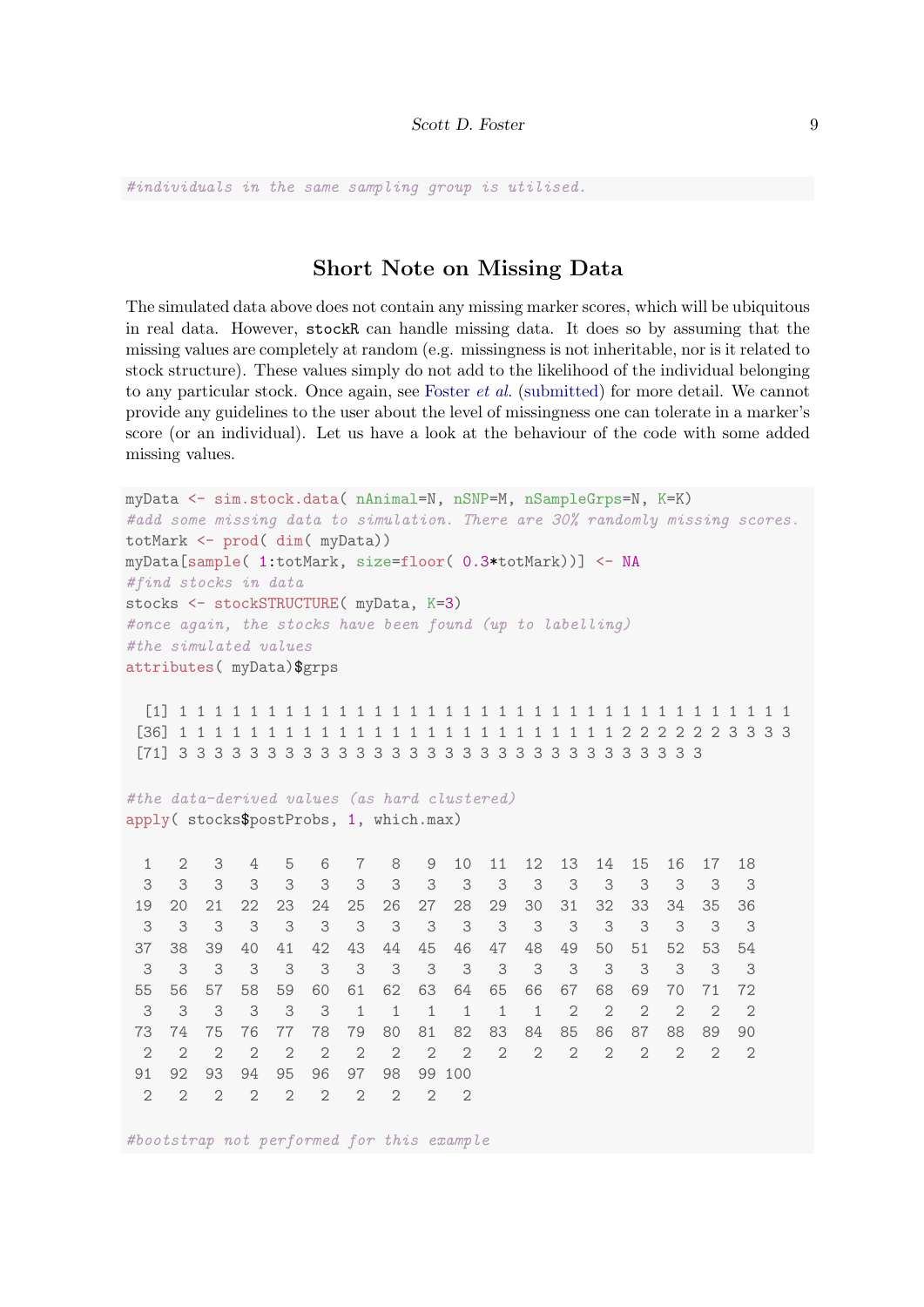### Summary

In this short introduction the two functions in stockR have been introduced. These functions simulate data and analyse it for stock structure. They are easy to use and the default estimation method is fast (much faster than many other methods and slower than only one or two). See [Foster](#page-9-0) *et al.* [\(submitted\)](#page-9-0) for the comparison and for assessment of reliability.

If you have any queries regarding the package, then please contact the developer/maintainer. Your comments will be welcomed.

### Last Things Last

The only remaining thing to do is to tidy up our workspace. This is just removing all objects for this analysis from your workspace. I like to do this, in tutorial situations, but you may not. It is entirely up to you whether you clean or not.

#tidy rm( list=ls())

# References

<span id="page-9-0"></span>Foster SD, Feutry P, Grewe P, Berry O, Hui FKC, Davies C (submitted). "Reliably Discriminating Stock Structure With Genetic Markers: Mixture Models with Robust and Fast Computation."

# 1. Appendix

#### 1.1. Computational details

This vignette was created using the following R and add-on package versions

- R version 3.4.3 (2017-11-30), x86\_64-pc-linux-gnu
- Locale: LC\_CTYPE=en\_AU.UTF-8, LC\_NUMERIC=C, LC\_TIME=en\_AU.UTF-8, LC\_COLLATE=C, LC\_MONETARY=en\_AU.UTF-8, LC\_MESSAGES=en\_AU.UTF-8, LC\_PAPER=en\_AU.UTF-8, LC\_NAME=C, LC\_ADDRESS=C, LC\_TELEPHONE=C, LC\_MEASUREMENT=en\_AU.UTF-8, LC\_IDENTIFICATION=C
- Running under: Ubuntu 16.04.4 LTS
- Matrix products: default
- BLAS: /usr/lib/openblas-base/libblas.so.3
- LAPACK: /usr/lib/libopenblasp-r0.2.18.so